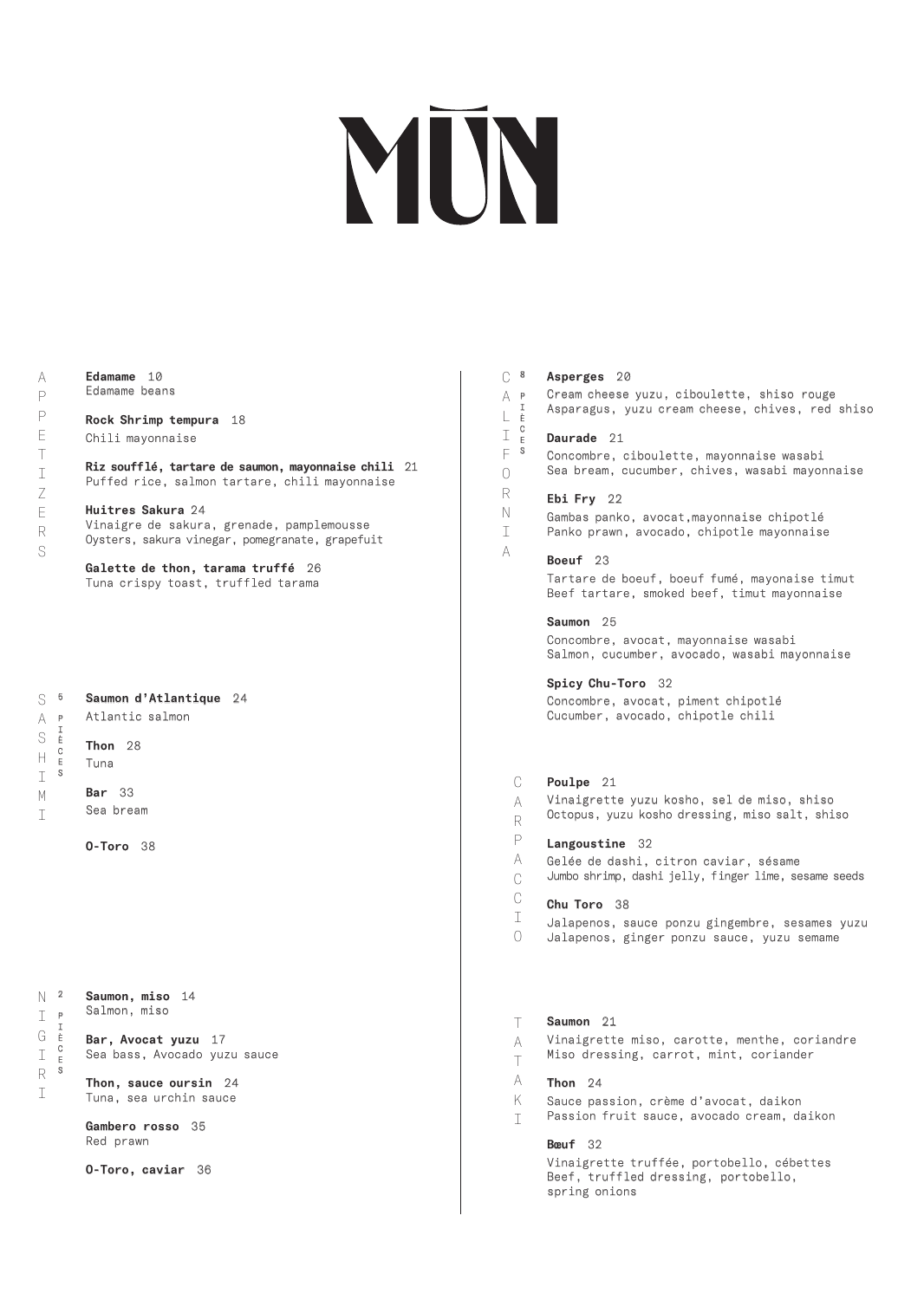

#### Volaille 16 Chicken Bœuf 22 Beef Poulpe 25 **Octopus** L A T S S  $\top$ D E Y A K I T O R I S A Végétarien 14 Veggy Canard laqué 14 Peking duck Crevettes 14 Prawns Végétarienne 24 Concombre, wakame, romaine, crème d'avocat yuzu D 4 I P M S U M I È C E S Pomme verte, huile d'olive citron , coriandre Sea bream, green apple, lemon olive oil, coriander Thon 25 Avocat, tobiko, vinaigrette gingembre, Tuna, avocado, tobiko, ginger dressing O-Toro, caviar 98 Caviar Baeri, chips de riz furikake Baeri caviar, furikake rice crackers A R T A R E S

Cucumber, wakame, romaine, avocado yuzu cream Pousses d'épinards 27

 $\mathbb{L}$ A D E Daurade 19

T

Boutargue, vinaigrette yuzu truffée, parmesan Baby spinash, bottarga, truffled yuzu dressing

Homard 41 Quinoa, edamame, concombre, sauce vierge Lobster, quinoa, cucumber, sauce vierge

Volaille 28 P

Sauce tonkatsu, bonite séchée, coriandre

Chicken, tonkatsu sauce, bonito flakes, coriander

# Cabillaud 33

Sauce curry rouge Red curry sauce

> Côtelettes d'agneau 38 Condiment aubergine miso Miso eggplant condiment

Cœur de filet de bœuf 46 Sauce teriyaki au poivre Beef filet, pepper teriyaki sauce

Black Cod miso 51 Pickles de concombre Cucumber pickles

Faux filet de Wagyu Miyazaki, A4 300G 190 Sauce wafu, sauce soja epicée Wagyu sirloin, wafu sauce, spicy soya sauce

Homard 69 Panko, shiso, mayonnaise au corail de homard Panko, shiso, lobster coral mayonnaise

- Riz blanc 8
- White rice
- 
- Riz vinaigré, furikake rose 10 Sushi rice, pink furikake mix

Salade mizuna 10 Vinaigrette gingembre Ginger dressing

Broccolini 12 Tendestem broccoli

Champignons Portobello 12 Portobello mushrooms

Aubergine miso 12 Miso eggplant